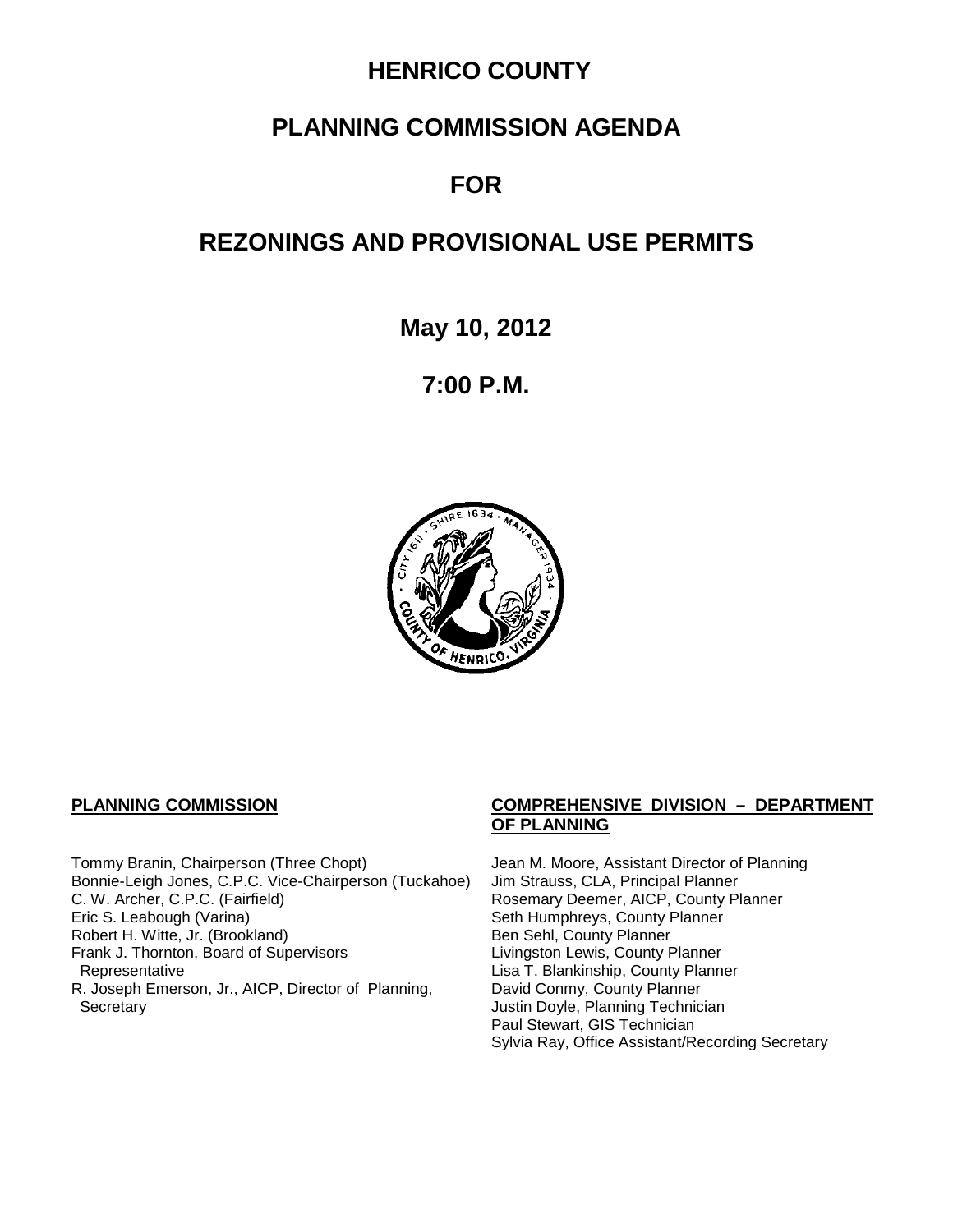### **PLANNING COMMISSION REZONING MEETING FINAL AGENDA MAY 10, 2012**

**BEGINNING AT 7:00 P.M.**

**WELCOME:**

**PLEDGE OF ALLEGIANCE:**

**RECOGNITION OF NEWS MEDIA:**

**CALL TO ORDER:**

**RESOLUTIONS OF APPRECIATION:** Former Planning Commissioners Ernest Vanarsdall and Ray Jernigan

**REQUESTS FOR WITHDRAWALS AND DEFERRALS: (1); (1)**

**REQUESTS FOR EXPEDITED ITEMS: (1)**

**CASES TO BE HEARD: (3)**

## **VARINA:**

**C-9C-12 Michael J. Rothermel for Nelwood, LC:** Request to conditionally rezone from B-2C Business District (Conditional) to B-3C Business District (Conditional) Parcel 814-716-9454 containing 1.747 acres located along the southwest line of S. Laburnum Avenue approximately 500 feet north of its intersection with Audubon Drive. The applicant proposes office uses and a reception center. The uses will be controlled by zoning ordinance regulations and proffered conditions. The 2026 Comprehensive Plan recommends Office. The site is in the Airport Safety Overlay District. **Staff – Lisa Blankinship Recommended for Approval**

**P-9-12 Michael J. Rothermel for Nelwood, LC:** Request for a Provisional Use Permit under Sections 24-62.2(b), 24-120 and 24-122.1 of Chapter 24 of the County Code in order to allow auditorium and assembly hall uses for a proposed reception center in an existing building on part of Parcel 814-716-9454, located along the southwest line of S. Laburnum Avenue approximately 500 feet north of its intersection with Audubon Drive. The existing zoning is B-2C Business District (Conditional). The 2026 Comprehensive Plan recommends Office. The site is in the Airport Safety Overlay District. **Staff – Lisa Blankinship Recommended for Approval**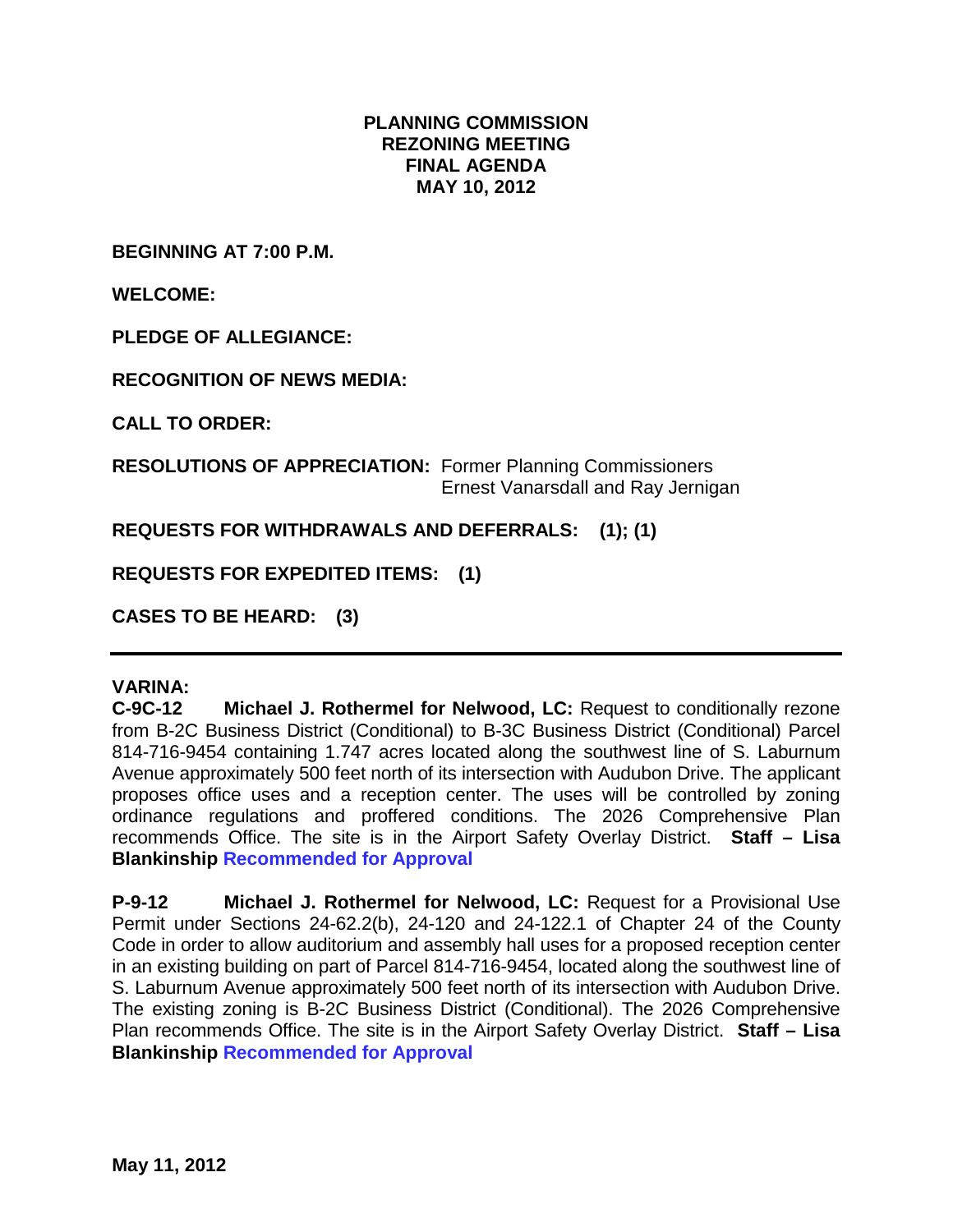**C-10C-12 James W. Theobald for KCA/Camp Hill Investments, LC:** Request to conditionally rezone from R-2AC One-Family Residence District (Conditional) to R-2AC One-Family Residence District (Conditional) Parcels 832-688-9219, 833-686-7681, and part of Parcel 833-682-5297 containing 319.78 acres (Parcel A) located at the northwest intersection of Yahley Mill and Long Bridge Roads; from B-2C Business District (Conditional) to B-2C Business District (Conditional) parts of Parcels 829-681-6852 and 833-682-5297 containing 28.20 acres (Parcel B) located at the northwest intersection of Long Bridge Road and New Market Road (State Route 5); from C-1C Conservation District (Conditional) to C-1C Conservation District (Conditional) part of Parcel 833-682- 5297 containing 4.67 acres (Parcel C) located along the east line of Turner Road approximately 1600 feet south of its intersection with Turner Forest Road; from A-1C Agricultural District (Conditional) to A-1C Agricultural District (Conditional) part of Parcel 833-682-5297 containing 13.70 acres (Parcel D) located approximately 1500 feet east of the intersection of Turner Road and Turner Forest Road; from R-2AC One-Family Residence District (Conditional) to R-5AC General Residence District (Conditional) parts of Parcels 829-681-6852 and 833-682-5297 containing 93.41 acres (Parcel E) located along the north line of Long Bridge Road east of its intersection with New Market Road (State Route 5); from R-2AC One-Family Residence District (Conditional) to RTHC Residential Townhouse District (Conditional) parts of Parcels 829-681-6852 and 833-682- 5297 containing 45.39 acres (Parcel F) located approximately 1200 feet northeast of the intersection of New Market Road (State Route 5) and Kingsland Road; and from R-2AC One-Family Residence District (Conditional) to R-2AC One-Family Residence District (Conditional) part of Parcel 833-682-5297 containing 111.02 acres (Parcel G) located at the northeast intersection of Turner Road and New Market Road (State Route 5). The applicant proposes a development of single family detached homes, zero lot line homes and townhomes totaling no more than 650 units, retail uses, and conservation areas. The R-2A District allows a minimum lot size of 13,500 square feet and a maximum density of 3.22 units per acre. The R-5A District allows a minimum of 5,625 square feet and a maximum density of 6.0 units per acre. The RTH District allows a maximum density of nine (9) units per acre. The uses will be controlled by zoning ordinance regulations and proffered conditions. The 2026 Comprehensive Plan recommends Suburban Residential 1, density should not exceed 2.4 units per acre, and Environmental Protection Area. Part of the site is in the Airport Safety Overlay District. **Staff – Ben Sehl (Deferral requested to the June 14, 2012 Meeting) Deferred to the June 14, 2012 Meeting**

#### **FAIRFIELD:**

None.

### **THREE CHOPT:**

**C-11C-12 Larry Horton for Pouncey Tract Company of Virginia, LLC:** Request to conditionally rezone from A-1 Agricultural District to RTHC Residential Townhouse District (Conditional) Parcel 740-765-7333 containing 12.72 acres located along the east line of Pouncey Tract Road (State Route 271) approximately 600 feet south of its intersection with Twin Hickory Lake Drive. The applicant proposes a townhome development of no more than 70 units. The RTH District allows a maximum density of nine (9) units per acre. The use will be controlled by zoning ordinance regulations and proffered conditions. The